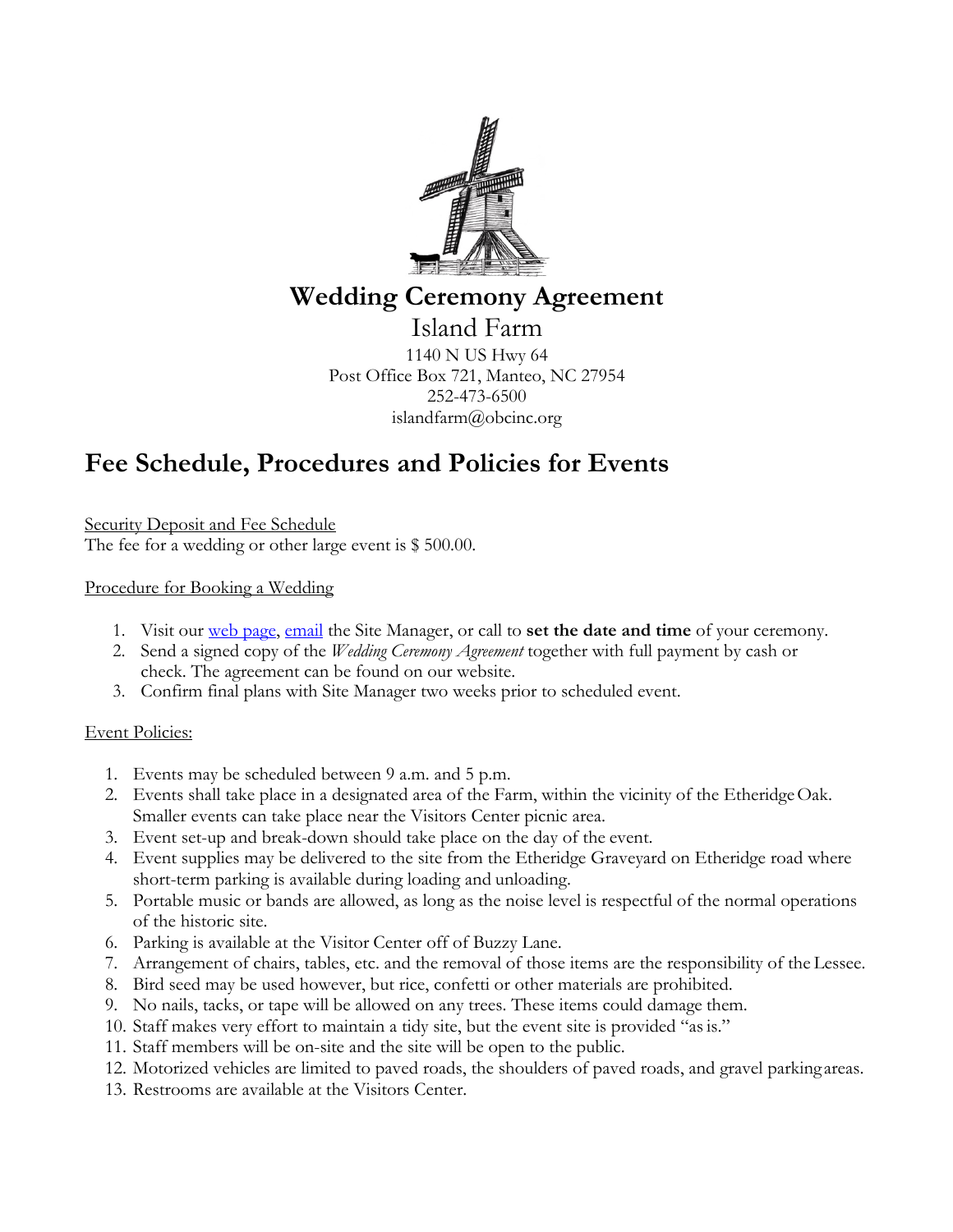- 14. No dress changing facilities are available at the site.
- 15. Guests may visit the entire historic Farm during the event.
- 16. Neither Lessee nor any contracted services for the ceremony shall dig on-site for any reason.
- 17. Alcohol is prohibited on site.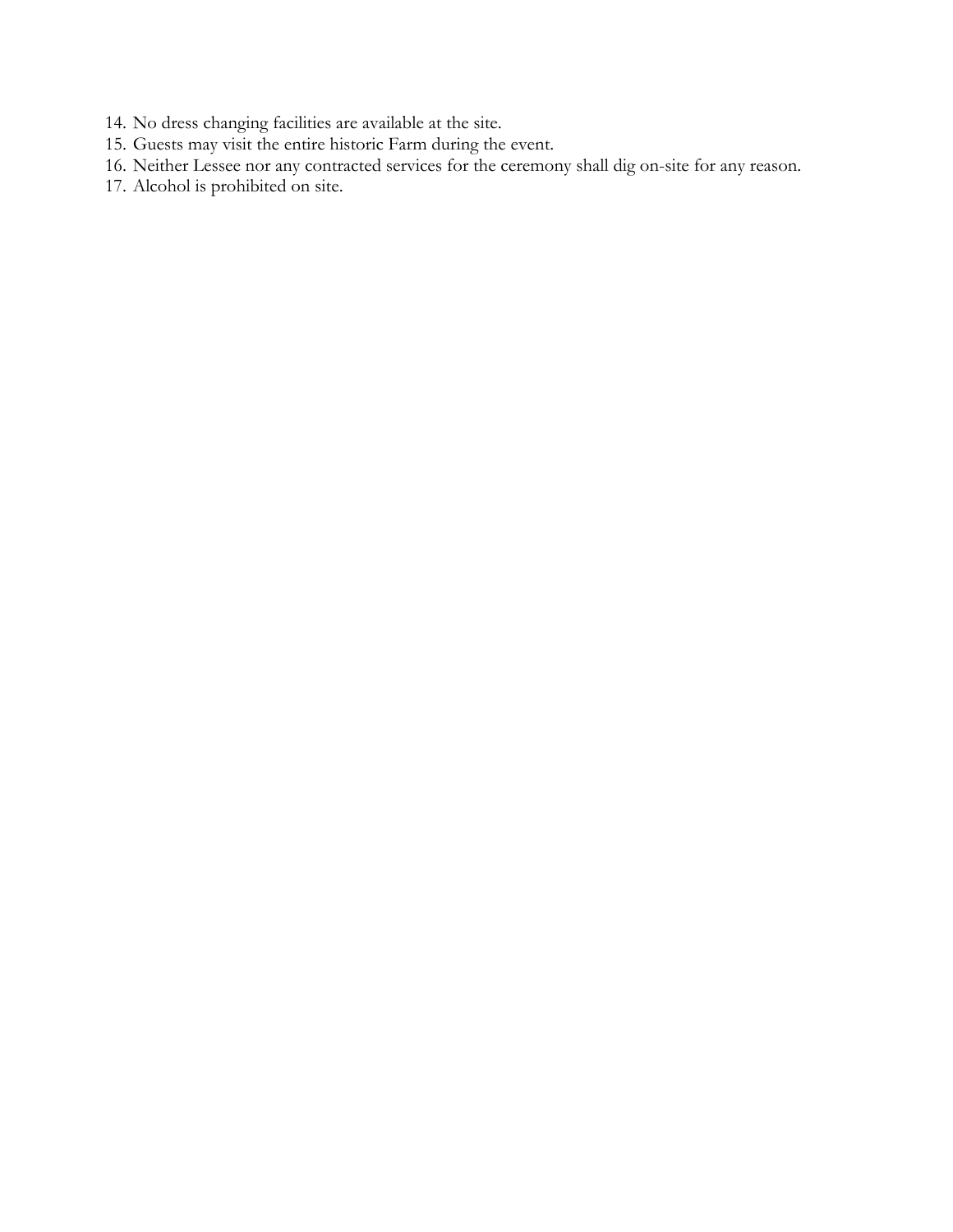# **Wedding Ceremony/Event Agreement**

*Island Farm*

THIS AGREEMEMENT is made and executed on the \_\_\_\_\_\_day of \_\_\_\_\_\_\_\_\_\_\_\_\_\_\_\_, 20 \_\_\_\_\_, by and between Outer Banks Conservationists, Inc., a non-profit organization restoring and maintaining "Island Farm" on Roanoke Island, just outside Manteo, North Carolina. Existing under the laws of the State of North Carolina, hereafter referred to as the "Lessor" and (Name)\_\_\_\_\_\_\_\_\_\_\_\_\_\_ \_, of(City, State)\_\_\_\_\_\_\_\_\_\_\_\_\_\_\_\_\_\_\_\_\_\_\_\_\_\_\_, hereafter referred to as

the "Lessee". The Lessee acknowledges and agrees to be bound by the following terms of this agreement.

- 1. **FEES**: The Lessee hereby agrees to pay the Lessor a rental fee of \$\_\_\_\_for use of the premises as set forth in this Agreement. The rental fee is due upon execution of this Agreement. If the Lessor does not receive the executed Agreement and fees within 30 days of making a reservation, the Lessee will forfeit all rights to use the property. The rental fee above does / does not (circle one) include a \$250 fee for an ox-drawn wagon ride at the ceremony.
- 2. **USE OF PREMISES**: The Lessee reserves the premises for \_\_\_\_\_\_\_\_\_\_\_, the \_\_\_\_\_\_ day of 20 \_\_\_\_\_\_\_\_\_\_\_. The intended use of the premises is for a \_\_\_\_\_\_\_\_\_\_\_\_\_\_\_\_\_\_\_\_\_\_\_, (Wedding Ceremony or Event) which will begin at \_\_\_\_\_\_\_\_\_\_. No other use of premises is allowed under the terms of this Agreement. Under the terms of this Agreement, the Lessee is entitled to the use of a designated portion of the grounds. In no way will the event impede the flow of the public accessing the entire Island Farm site. Prior written approval from the Lessor must be obtained if the Lessee intends to erect anything on the lawn area (i.e. Alter, Arbor, etc.) At no time will anything be attached to any trees or outbuildings. The Lessee reserves the right for <u>equal persons</u> to be in attendance at the function. The Lessee understands and acknowledges that normal operating uses of the premises by the Island Farm are not superseded by this Agreement.
- 3. **DURATION**: Materials used for the event (chairs, tables, décor, etc.) must be removed by 8:30 a.m. the following morning.
- 4. **SUPERVISION**: The Lessee agrees that the Lessee shall supervise the function or activity at all times. All set up and preparation for the function or activity shall be the sole responsibility of the Lessee. The Lessee also assumes full responsibility for cleaning the premises up at the conclusion of its use and likewise assumes full responsibility for theft, damage, clean up, repair or maintenance necessitated by the use of the premises. Liability for such theft or damages, aside from ordinary wear and tear, shall not be limited to the amount of the fee received with this reservation.
- 5. **CLEAN UP**: Clean up shall consist of returning the premises and grounds to the condition in which they were found and said cleanup must be completed at the conclusion of the function/activity, and within the duration of the rental as set forth in this agreement, unless other arrangements have been made and approved with the Site Manager in advance, specified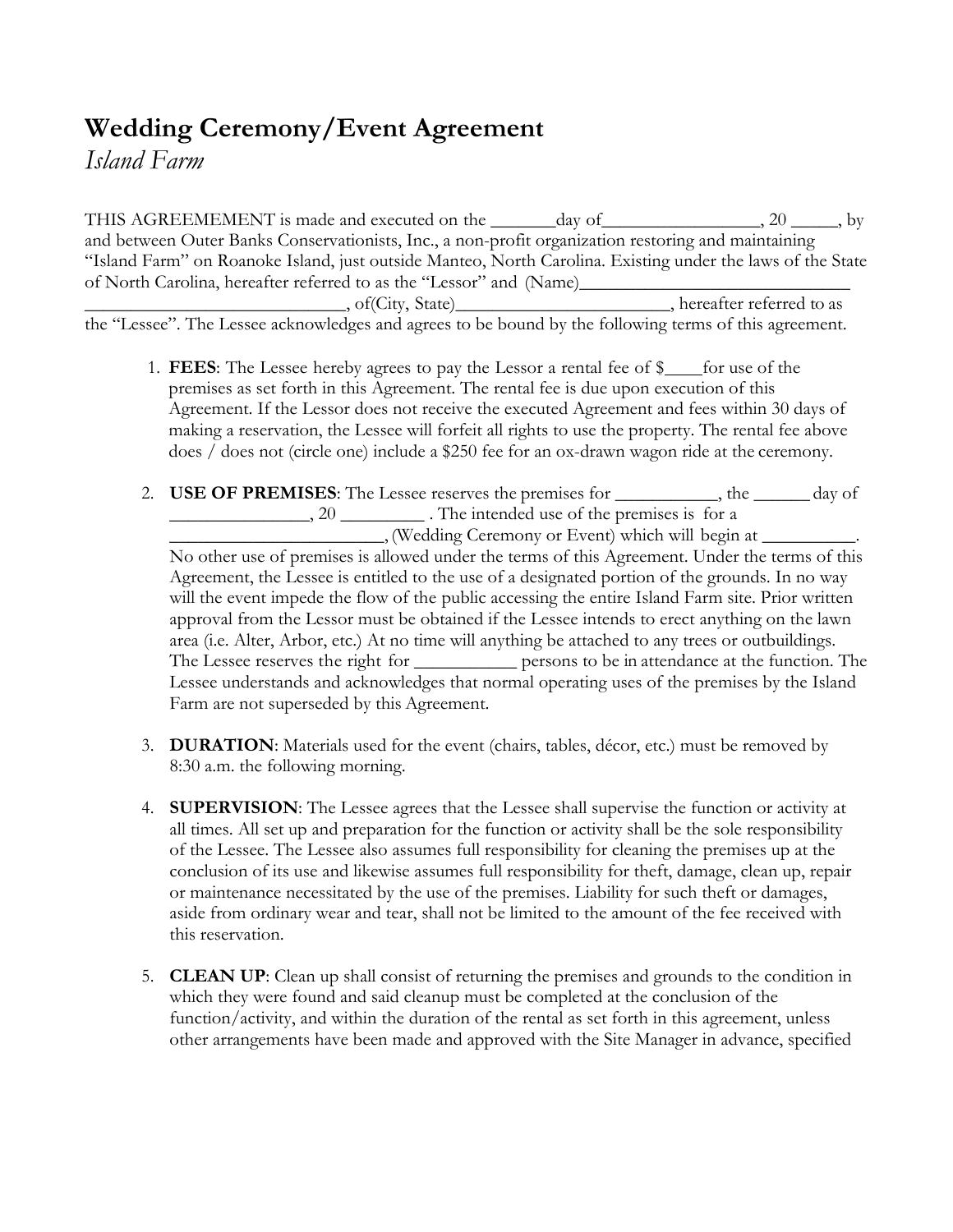within the duration of the rental as set forth in this agreement, unless other arrangements have been made and approved with the Site Manager in advance, as specified and documented in writing. The premises shall be inspected by a representative of the Island Farm staff following clean-up, and the Lessee shall be notified within ten (10) days following the event of intent to assess the Lessee for expenses for additional clean-up or other damages.

- 6. **RELEASE OF LIABILITY**: The Lessee shall assume all responsibility and liability for any and all injury or damages that may arise from any accident that occurs in, or around the premises or any other area that is in control of the Lessor, or that occurred as a result of the Lessee's planned event. Further, the Lessee shall indemnify and hold harmless the Outer Banks Conservationists, Inc., Island Farm, their officers, agents and employees, from all responsibility, against any and all claims made or filed by parties injured or damages in an accident as provided herein or whose property is damaged or destroyed in an accident as provided herein.
- 7. **CANCELLATION**: The Lessee is required to give the Lessor timely notice of intent to cancel the reservation contained in this agreement in order to receive a rental fee refund. Money shall be refunded if said cancellation notice is given at least two (2) weeks prior to the scheduled reservation date with Lessor retaining a \$50 forfeiture fee. If the reservation must be cancelled due to unforeseeable circumstances such as weather, the full price of the ceremony (minus the \$50 forfeiture fee) will be reimbursed.
- 8. **RULES**: The following specific rules, in addition to Event Policies of Schedule A, shall apply to the use of the premises:
	- A. Lessee shall not use the logos, trademarks or other symbols associated with Island Farm without written permission by Lessor.
	- B. No loud or boisterous activities shall be permitted. Portable music and small ensembles are allowed. Photography shall not disrupt visitors' experience of the Farm.
	- C. No decorations or other items shall be attached to or placed on trees or other permanent structures. The use of crepe paper, nails, tacks, and tape are expressly forbidden
	- D. Guest parking is not permitted along Etheridge Road or on the historic site. Short-term parking at the Etheridge Graveyard is for loading and unloading only.
	- E. Parking is provided at the Visitors Center; guests may walk back to the ceremony site.
	- F. Bird seed may be used, but rice, confetti or other artificial materials are prohibited because of the Farm chickens.
- 9. **PAYMENT**: Checks can be made payable to Outer Banks Conservationists or OBC, Inc.